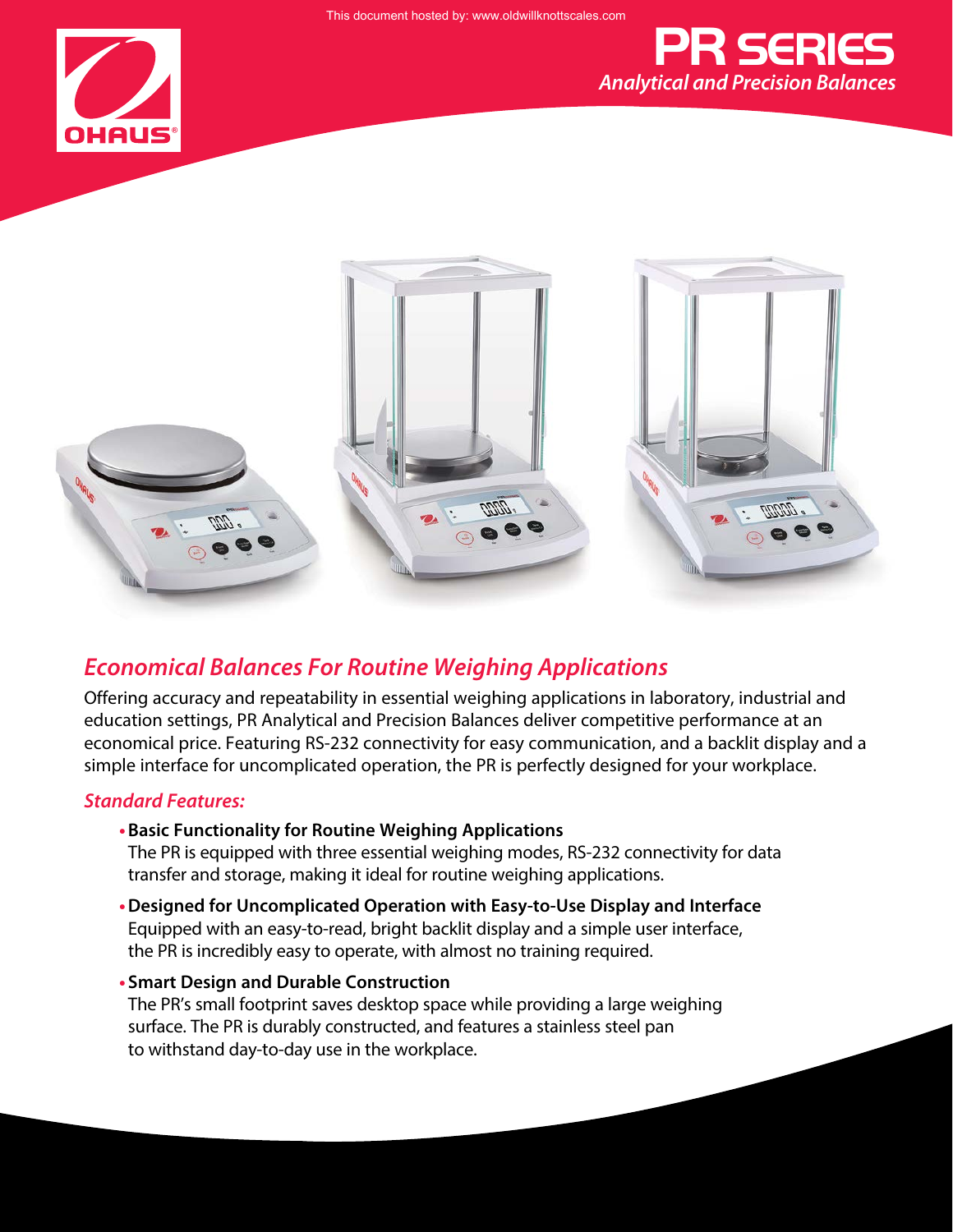# PR SERIES *Analytical and Precision Balances*



| Model (InCal™)                                           |                | <b>PR124</b>                                                         | <b>PR224</b>         |                                                                 |                   |                                                                                   |                 |                                    |                 |                 |  |
|----------------------------------------------------------|----------------|----------------------------------------------------------------------|----------------------|-----------------------------------------------------------------|-------------------|-----------------------------------------------------------------------------------|-----------------|------------------------------------|-----------------|-----------------|--|
| Model (ExCal)                                            | <b>PR64/E</b>  | <b>PR124/E</b>                                                       | <b>PR224/E</b>       | <b>PR223/E</b>                                                  | <b>PR523/E</b>    | PR1602/E                                                                          | <b>PR2202/E</b> | <b>PR4202/E</b>                    | <b>PR2201/E</b> | <b>PR4201/E</b> |  |
| Capacity (g)                                             | 62             | 120                                                                  | 220                  | 220                                                             | 520               | 1600                                                                              | 2200            | 4200                               | 2200            | 4200            |  |
| Readability (g)                                          |                | 0.0001                                                               |                      |                                                                 |                   | 0.001                                                                             |                 |                                    | 0.1             |                 |  |
| Repeatability<br>stdev (g)                               |                | 0.0001<br>0.001<br>0.01                                              |                      |                                                                 |                   | 0.1                                                                               |                 |                                    |                 |                 |  |
| linearity (q)                                            |                | ±0.0002                                                              | $\pm 0.02$<br>±0.002 |                                                                 |                   |                                                                                   |                 | $\pm 0.2$                          |                 |                 |  |
| Stabilization<br>Time (s)                                |                | 4                                                                    |                      |                                                                 | $\overline{2}$    | $\mathbf{1}$                                                                      |                 |                                    |                 |                 |  |
| Units                                                    |                | g, mg, ct, dwt, grain, oz, ozt                                       |                      |                                                                 |                   |                                                                                   |                 | g, kg, ct, dwt, grain, oz, ozt, lb |                 |                 |  |
| Applications                                             |                |                                                                      |                      |                                                                 |                   | Basic Weighing, Parts Counting, Percent Weighing                                  |                 |                                    |                 |                 |  |
| Pan Size Ø                                               |                | 3.54 in. / 90 mm                                                     |                      |                                                                 | 4.72 in. / 120 mm | 7.09 in. / 180 mm                                                                 |                 |                                    |                 |                 |  |
| Draftshield Size                                         |                | $6.8 \times 5.1 \times 8.1$ in. / 172 $\times$ 131 $\times$ 205 mm   |                      |                                                                 |                   | N/A                                                                               |                 |                                    |                 |                 |  |
| Power supply                                             |                |                                                                      |                      |                                                                 |                   | Power input: 100-240V ~ 200mA 50-60Hz 12-18VA<br>Power output: 12 VDC 0.5A        |                 |                                    |                 |                 |  |
| Overall<br><b>Dimensions</b><br>$(W \times D \times H)$  |                | $7.9 \times 12.5 \times 11.9$ in. / 201 $\times$ 317 $\times$ 303 mm |                      |                                                                 |                   | $7.9 \times 12.5 \times 3.7$ in. / 201 $\times$ 317 $\times$ 93 mm                |                 |                                    |                 |                 |  |
| Operating<br>Conditions                                  |                |                                                                      |                      |                                                                 |                   | 50° F to 86° F / 10° C to 30° C                                                   |                 |                                    |                 |                 |  |
| Storage<br>Conditions                                    |                |                                                                      |                      |                                                                 |                   | 14° F to 140° F / -10° C to 60° C at 10% to 90% relative humidity, non-condensing |                 |                                    |                 |                 |  |
| Net Weight                                               |                |                                                                      | 10 lb / 4.5 kg       |                                                                 |                   | 7.7 lb / 3.5 kg                                                                   |                 |                                    |                 |                 |  |
| Shipping<br>Weight                                       | 15.4 lb / 7 kg |                                                                      |                      |                                                                 | 11 lb / 5 kg      |                                                                                   |                 |                                    |                 |                 |  |
| Shipping<br><b>Dimensions</b><br>$(W \times D \times H)$ |                |                                                                      |                      | $20 \times 15 \times 21$ in. / 507 $\times$ 387 $\times$ 531 mm |                   | $21.5 \times 15 \times 11.5$ in. $/ 550 \times 385 \times 291$ mm                 |                 |                                    |                 |                 |  |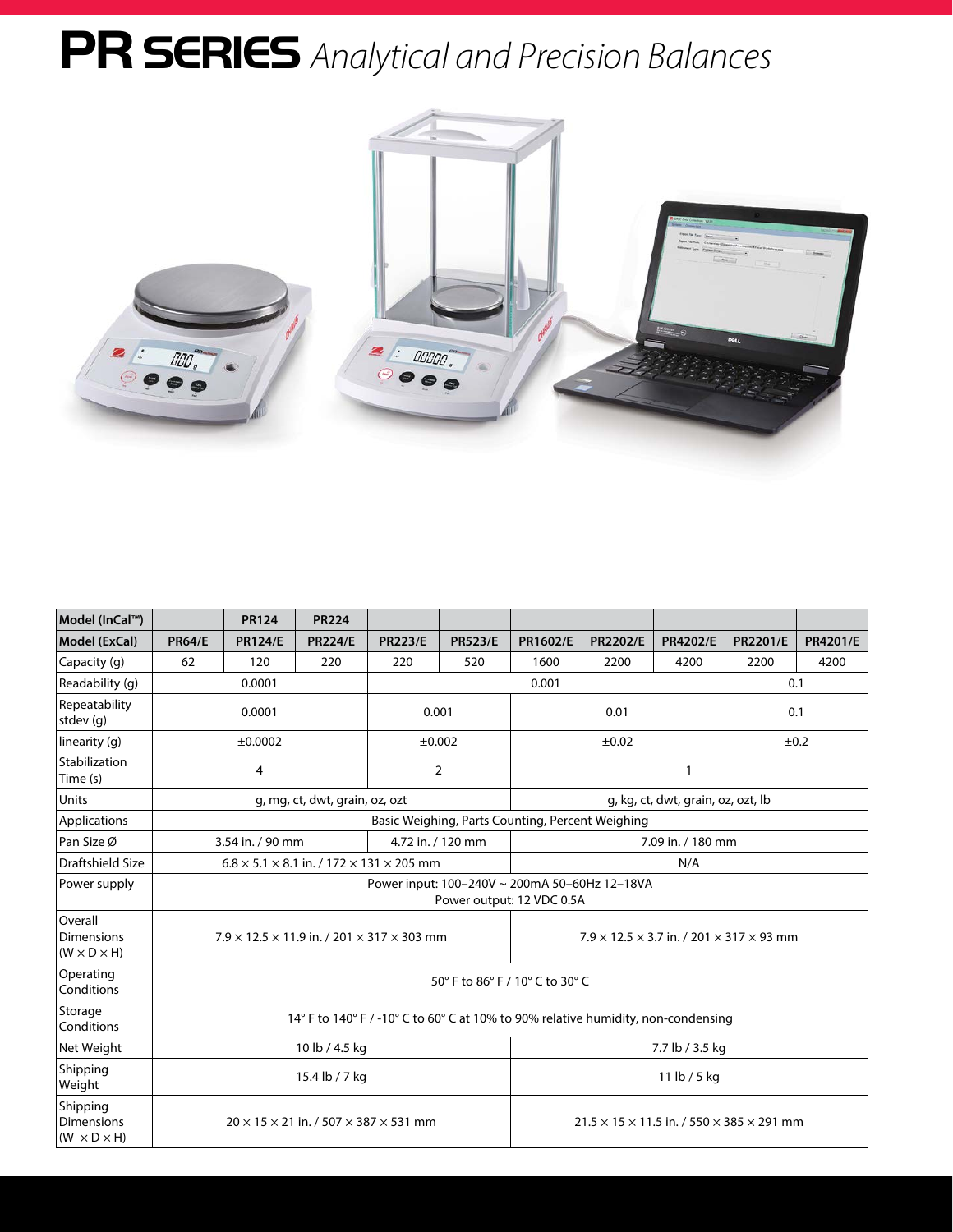# PR SERIES *Type Approved Balances*



## **Economical Balances For Legal-For-Trade Applications**

The PR Series is NTEP certified and Measurement Canada approved, making it suitable for legal-for-trade applications in the United States and Canada. The PR is equipped with basic weighing, parts counting and percent weighing applications, and is capable of displaying weight in grams, milligrams, carats, ounces, and more. The PR can also be connected to point-ofsale systems or printers via its standard RS-232 port, or via USB or Ethernet through an interface kit. Featuring an easy-toread, brightly-lit display and a simple user interface, the PR is well-constructed for long-term use, and delivers competitive performance at an economical price.

| Model (InCal™)                                       |                                | <b>PR523N</b>                                                                                                                            |                 |                 |                                                                                   |                                                                      |                   |      |      |              |  |  |  |
|------------------------------------------------------|--------------------------------|------------------------------------------------------------------------------------------------------------------------------------------|-----------------|-----------------|-----------------------------------------------------------------------------------|----------------------------------------------------------------------|-------------------|------|------|--------------|--|--|--|
| Model (ExCal)                                        | <b>PR323N/E</b>                | <b>PR523N/E</b>                                                                                                                          | <b>PR322N/E</b> | <b>PR522N/E</b> |                                                                                   | PR822N/E   PR2202N/E   PR5202N/E   PR2201N/E   PR5201N/E   PR6201N/E |                   |      |      |              |  |  |  |
| Capacity (g)                                         | 320                            | 520                                                                                                                                      | 320             | 520             | 820                                                                               | 2200                                                                 | 5200              | 2200 | 5201 | 6200         |  |  |  |
| Readability d (g)<br>(LFT off)                       | 0.001                          |                                                                                                                                          |                 |                 | 0.01                                                                              |                                                                      |                   | 0.1  |      |              |  |  |  |
| Readability d (g)<br>(LFT on)                        | 0.00[1]                        |                                                                                                                                          | 0.01            |                 | 0.1                                                                               | 0.0[1]                                                               |                   | 0.1  |      | $\mathbf{1}$ |  |  |  |
| <b>Verification Scale</b><br>Interval e (g) (LFT on) |                                | 0.01                                                                                                                                     |                 | 0.1             |                                                                                   |                                                                      | 1                 |      |      |              |  |  |  |
| Class                                                |                                | Ш                                                                                                                                        |                 |                 | III                                                                               |                                                                      | $\mathsf{I}$      | III  |      |              |  |  |  |
| Repeatability stdev (g)                              |                                | 0.001                                                                                                                                    |                 |                 | 0.01                                                                              |                                                                      |                   | 0.1  |      |              |  |  |  |
| linearity (g)                                        |                                | ±0.002                                                                                                                                   |                 |                 |                                                                                   | ±0.02                                                                |                   | ±0.2 |      |              |  |  |  |
| Stabilization Time (s)                               |                                | $\overline{2}$                                                                                                                           |                 |                 |                                                                                   |                                                                      |                   |      |      |              |  |  |  |
| Units                                                | g, mg, ct, dwt, grain, oz, ozt |                                                                                                                                          |                 |                 |                                                                                   | g, kg, ct, dwt, grain, oz, ozt, lb                                   |                   |      |      |              |  |  |  |
| Applications                                         |                                |                                                                                                                                          |                 |                 | Basic Weighing, Parts Counting, Percent Weighing                                  |                                                                      |                   |      |      |              |  |  |  |
| Pan Size Ø                                           | 4.72 in. / 120 mm              |                                                                                                                                          |                 |                 |                                                                                   |                                                                      | 7.09 in. / 180 mm |      |      |              |  |  |  |
| Draftshield Size                                     |                                | $6.8 \times 5.1 \times 8.1$ in. / 172 $\times$ 131 $\times$ 205 mm                                                                       |                 |                 |                                                                                   | N/A                                                                  |                   |      |      |              |  |  |  |
| Power supply                                         |                                |                                                                                                                                          |                 |                 | Power input: 100-240V ~ 200mA 50-60Hz 12-18VA<br>Power output: 12 VDC 0.5A        |                                                                      |                   |      |      |              |  |  |  |
| <b>Overall Dimensions</b><br>$(W \times D \times H)$ |                                | $7.9 \times 12.5 \times 11.9$ in. / 201 $\times$ 317 $\times$ 303 mm<br>$7.9 \times 12.5 \times 3.7$ in. $/ 201 \times 317 \times 93$ mm |                 |                 |                                                                                   |                                                                      |                   |      |      |              |  |  |  |
| <b>Operating Conditions</b>                          |                                |                                                                                                                                          |                 |                 | 50° F to 86° F / 10° C to 30° C                                                   |                                                                      |                   |      |      |              |  |  |  |
| <b>Storage Conditions</b>                            |                                |                                                                                                                                          |                 |                 | 14° F to 140° F / -10° C to 60° C at 10% to 90% relative humidity, non-condensing |                                                                      |                   |      |      |              |  |  |  |
| Net Weight                                           |                                | 10 lb / 4.5 kg                                                                                                                           |                 |                 | 7.7 lb / 3.5 kg                                                                   |                                                                      |                   |      |      |              |  |  |  |
| Shipping Weight                                      |                                | 15.4 lb / 7 kg                                                                                                                           |                 |                 | 11 lb / 5 kg                                                                      |                                                                      |                   |      |      |              |  |  |  |
| Shipping Dimensions<br>$(W \times D \times H)$       |                                | 20 x 15 x 21 in. / 507 x 387 x 531 mm                                                                                                    |                 |                 |                                                                                   | 21.5 x 15 x 11.5 in. / 550 x 385 x 291 mm                            |                   |      |      |              |  |  |  |